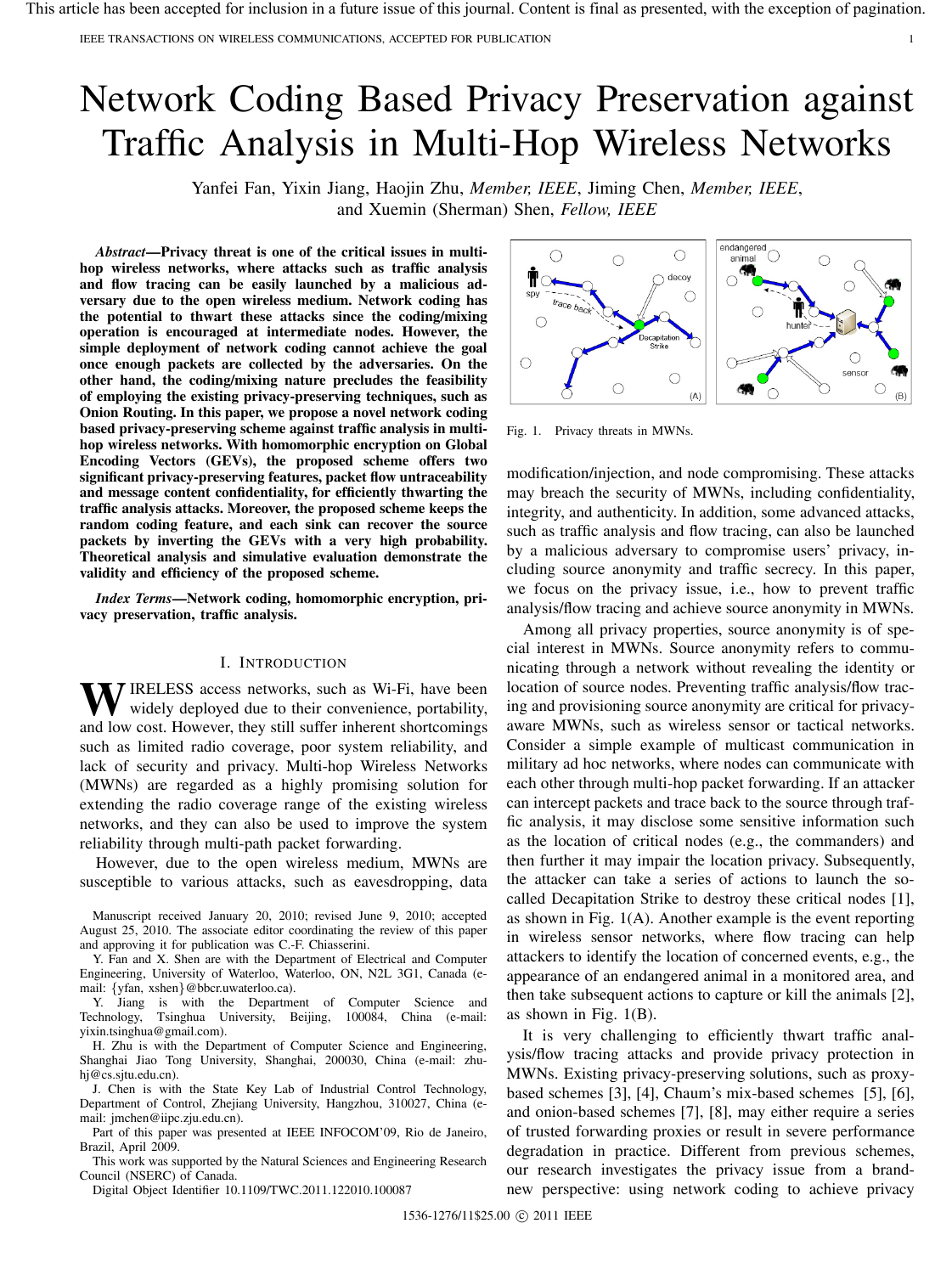#### preservation.

Network coding was first introduced by Ahlswede et al [9]. Subsequently, two key techniques, random coding [10] and linear coding [11], [12] ([12] gives the first distributed implementation), further promoted the development of network coding. The random coding makes network coding more practical, while the linear coding is proven to be sufficient and computationally efficient for network coding. Currently, network coding has been widely recognized as a promising information dissemination approach to improve network performance. Primary applications of network coding include file distribution and multimedia streaming on P2P overlay networks [13], data transmission in sensor networks [14], tactical communications in military networks [15], etc. Compared with conventional packet forwarding technologies, network coding offers, by allowing and encouraging coding/mixing operations at intermediate forwarders [9], several significant advantages such as potential throughput improvement [16], transmission energy minimization [17], and delay reduction [18]. In addition, network coding can work as erasure codes to enhance the dependability of a distributed data storage system [19]-[22].

The deployment of network coding in MWNs can not only bring the above performance benefits, but also provide a feasible way to efficiently thwart the traffic analysis/flow tracing attacks since the coding/mixing operation is encouraged at intermediate nodes. Similar to Chaum's mix-based schemes [5], [6], network coding provides an intrinsic message mixing mechanism, which implies that privacy preservation may be efficiently achieved in a distributed manner [23]. Moreover, the unlinkability between incoming packets and outgoing packets, which is an important privacy property for preventing traffic analysis/flow tracing, can be achieved by mixing the incoming packets at intermediate nodes. However, the privacy offered by such a mixing feature is still vulnerable, since the linear dependence between outgoing and incoming packets can be easily analyzed. A simple deployment of network coding cannot prevent traffic analysis/flow tracing since the explicit Global Encoding Vectors (GEVs, also known as tags) prefixed to the encoded messages provide a back door for adversaries to compromise the privacy of users. Once enough coded packets are collected, adversaries can easily recover the original packets and then conduct the attacks based on these packets. A naive solution to address this vulnerability is to employ link-to-link encryption. This solution can prevent traffic analysis to a certain degree, but it introduces heavy computational overhead and thus results in significant performance degradation of the whole network system. Additionally, it cannot protect the privacy of users once some intermediate nodes are compromised by adversaries. Such deficiencies motivate us to explore an efficient privacy-preserving scheme for MWNs.

In this paper, based on network coding and Homomorphic Encryption Functions (HEFs) [24], [25], we propose an efficient privacy-preserving scheme for MWNs. Our objective is to achieve source anonymity by preventing traffic analysis and flow tracing. To the best of our knowledge, this is the first research effort in utilizing network coding to thwart traffic analysis/flow tracing and realize privacy preservation. The proposed scheme offers the following attractive features:

1) **Enhanced Privacy against traffic analysis and flow tracing**. With the employment of HEFs, the confidentiality of GEVs is effectively guaranteed, making it difficult for attackers to recover the plaintext of GEVs. Even if some intermediate nodes are compromised, the adversaries still cannot decrypt the GEVs, since only the sinks know the decryption key. Further, the confidentiality of GEVs brings an implicative benefit, i.e., the confidentiality of message content [26], because message decoding only relies on GEVs. On the other hand, with random recoding on encrypted GEVs, the coding/mixing feature of network coding can be exploited in a natural manner to satisfy the mixing requirements of privacy preservation against traffic analysis; 2) **Efficiency**. Due to the Homomorphism of HEFs, message recoding at intermediate nodes can be directly performed on encrypted GEVs and encoded messages, without knowing the decryption keys or performing expensive decryption operations on each incoming packet. The performance evaluation on computational complexity demonstrates the efficiency of the proposed scheme; and 3) **High Invertible Probability**. Random network coding is feasible only if the prefixed GEVs are invertible with a high probability. Theoretical analysis demonstrates that the influence of HEFs on the invertible probability of GEVs is negligible. Thus, the random coding feature can be kept in our network coding based privacy-preserving scheme.

The remainder of the paper is organized as follows. In Section II, preliminaries related to the proposed scheme are given, including network coding, homomorphic encryption functions, and threat models. In Section III, the proposed privacypreserving scheme is presented in detail. In Sections IV and V, security analysis and performance evaluation/optimization are conducted, respectively. In Section VI, related work is surveyed, followed by the conclusions in Section VII.

#### II. PRELIMINARIES

#### *A. Network Coding*

Unlike other packet-forwarding systems, network coding allows intermediate nodes to perform computation on incoming messages, making outgoing messages be the mixture of incoming ones. This elegant principle implies a plethora of surprising opportunities, such as random coding [10]. As shown in Fig. 2, whenever there is a transmission opportunity for an outgoing link, an outgoing packet is formed by taking a random combination of packets in the current buffer. An overview of network coding and possible applications has been given in [18]. In practical network coding, source information should be divided into blocks with *h* packets in each block. All coded packets related to the *k*th block belong to generation *k* and random coding is performed only among the packets in the same generation. Packets within a generation need to be synchronized by buffering for the purpose of network coding at intermediate nodes.

Consider an acyclic network  $(V, E, c)$  with unit capacity, i.e.,  $c(e) = 1$  for all  $e \in E$ , meaning that each edge can carry one symbol per unit time, where  $V$  is the node set and  $E$ is the edge set. Assume that each symbol is an element of a finite field  $\mathbb{F}_q$ . Consider a network scenario with multicast sessions, where a session is comprised of one source  $s \in V$ and a set of sinks  $T \subseteq V$  (or one single sink  $t \in V$ ). Let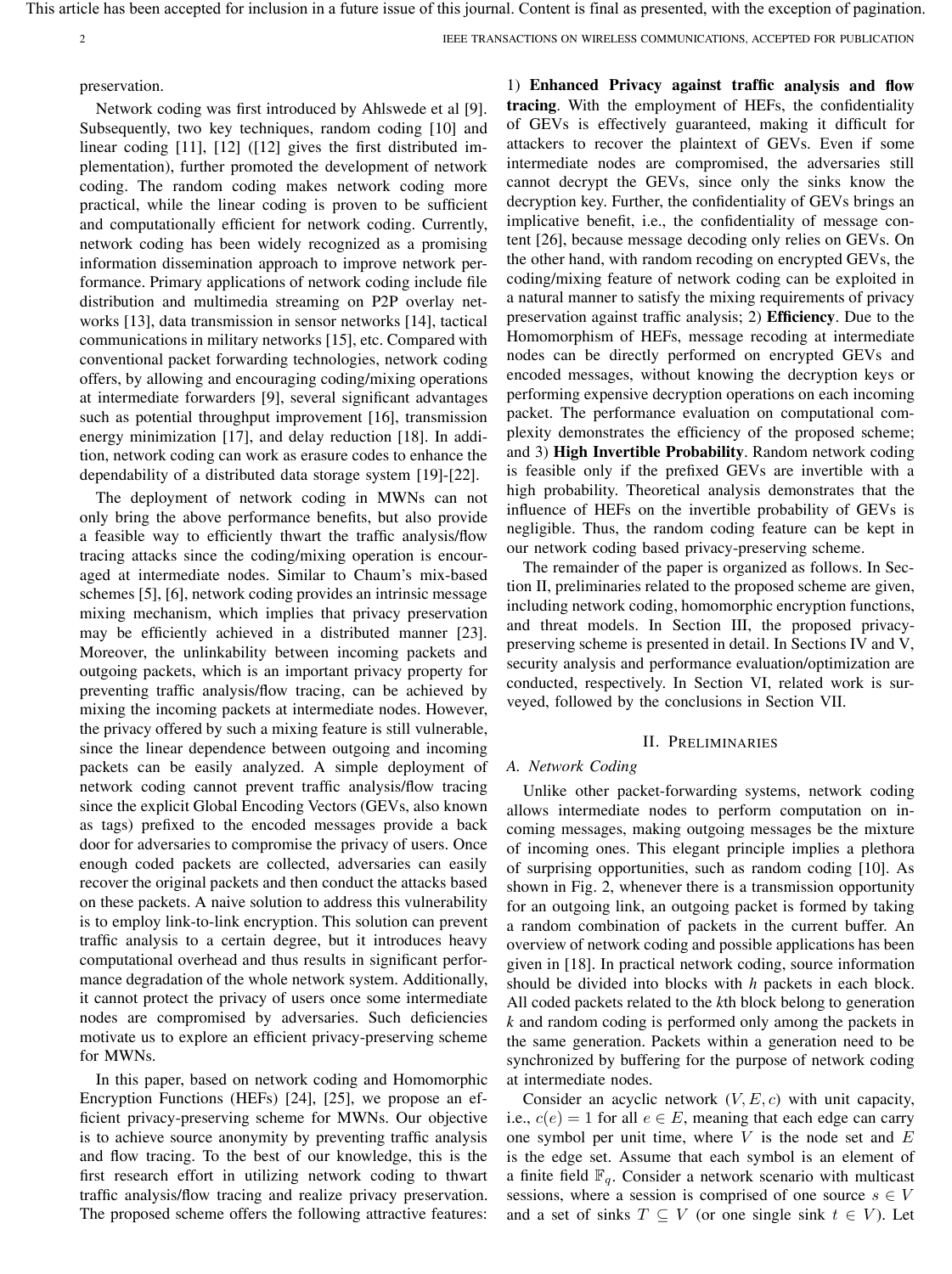FAN *et al.*: NETWORK CODING BASED PRIVACY PRESERVATION AGAINST TRAFFIC ANALYSIS IN MULTI-HOP WIRELESS NETWORKS 3



Fig. 2. Random coding (mixing) at intermediate nodes.

 $h = MinCut(s, T)$  be the multicast capacity, and  $x_1, \dots, x_h$ be the  $h$  symbols to be delivered from  $s$  to  $T$ .

For each outgoing edge *e* of a node v, let  $y(e) \in \mathbb{F}_q$ denote the symbol carried on  $e$ , which can be computed as a linear combination of the symbols  $y(e')$  on the incoming edges  $e'$  of node v, i.e.,  $y(e) = \sum_{e'} \beta_{e'}(e)y(e')$ . The coefficient vector  $\beta(e)=[\beta_{e'}(e)]$  is called *Local Encoding Vector* (LEV). By induction, the symbol  $y(e)$  on any edge  $e \in E$  can be computed as a linear combination of the source symbols  $x_1, \dots, x_h$ , i.e.,  $y(e) = \sum_{i=1}^h g_i(e) x_i$ . The coefficients form a *Global Encoding Vector* (GEV)  $\mathbf{g}(e) = [g_1(e), \cdots, g_h(e)],$ which can be computed recursively as  $\mathbf{g}(e) = \sum_{e'} \beta_{e'}(e) \mathbf{g}(e'),$ using the LEVs  $\beta(e)$ . Suppose that a sink  $t \in T$  receives symbols  $y(e_1), \dots, y(e_h)$ , which can be expressed in terms of the source symbols as

$$
\begin{bmatrix} y(e_1) \\ \vdots \\ y(e_h) \end{bmatrix} = \begin{bmatrix} g_1(e_1) & \cdots & g_h(e_1) \\ \vdots & \ddots & \vdots \\ g_1(e_h) & \cdots & g_h(e_h) \end{bmatrix} \begin{bmatrix} x_1 \\ \vdots \\ x_h \end{bmatrix} = G_t \begin{bmatrix} x_1 \\ \vdots \\ x_h \end{bmatrix},
$$
 (1)

where  $G_t$  is called *Global Encoding Matrix* (GEM) and the *i*th row of  $G_t$  is the GEV associated with  $y(e_i)$ . Sink *t* can recover the *h* source symbols by inverting  $G_t$  and then applying the inverse to  $y(e_1), \cdots, y(e_h)$ .

In general, each packet can be considered as a vector of symbols  $\mathbf{y}(e)=[y_1(e), \cdots, y_N(e)]$ . By likewise grouping the source symbols into packets  $\mathbf{x}_i = [x_{i,1}, \dots, x_{i,N}]$ , the above algebraic relationships carry over to packets. To facilitate the decoding at the sinks, each message should be tagged with its GEV  $g(e)$ , which can be easily achieved by prefixing the *i*th source packet  $\mathbf{x}_i$  with the *i*th unit vector  $\mathbf{u}_i$ . Then, each packet is automatically tagged with the corresponding GEV, since

$$
\begin{array}{rcl}\n[\boldsymbol{g}(e), \boldsymbol{y}(e)] & = & \sum_{e'} \beta_{e'}(e) [\boldsymbol{g}(e'), \boldsymbol{y}(e')] \\
& = & \sum_{i=1}^{h} g_i(e) [\boldsymbol{u}_i, \boldsymbol{x}_i] \end{array} . \tag{2}
$$

The benefit of tags is that the GEVs can be found within the packets themselves, so that the sinks can compute  $G_t$ without knowing the network topology or packet-forwarding paths. Nor is a side channel required for the communication of  $G_t$ . Actually, the network can be dynamic, with nodes and edges being added or removed in an ad hoc way. The coding arguments can be time varying and random.

#### *B. Homomorphic Encryption Functions*

Homomorphic Encryption Functions (HEFs) have the property of homomorphism, which means operations on plaintext



Fig. 3. Attack model: (a) outside attacker; (b) inside attacker.

can be performed by operating on corresponding ciphertext. If  $E(\cdot)$  is a HEF,  $E(x + y)$  can be computed from  $E(x)$  and  $E(y)$  without knowing the corresponding plaintext *x* and *y*. To be applicable in the proposed scheme, a HEF  $E(\cdot)$  needs to satisfy the following properties:

1) **Additivity**: Given the ciphertext  $E(x)$  and  $E(y)$ , there exists a computationally efficient algorithm  $Add(·, ·)$  such that  $E(x + y) = Add(E(x), E(y)).$ 

2) **Scalar Multiplicativity**: Given  $E(x)$  and a scalar *t*, there exists a computationally efficient algorithm  $Mul(·, ·)$  such that  $E(x \cdot t) = Mult(E(x), t).$ 

Actually, the scalar multiplicativity can be deduced from the additivity, since  $E(x \cdot t) = E(\sum_{i=1}^{t} x)$ . Benaloh [24] and Paillier [25] cryptosystems are of such an additive HEF, where the addition on plaintext can be achieved by performing a multiplicative operation on the corresponding ciphertext, i.e.,  $E(x_1 + x_2) = E(x_1) \cdot E(x_2)$ . Further, the following two equations can be easily derived:

$$
E(x \cdot t) = E^t(x)
$$
  

$$
E(\sum_i x_i \cdot t_i) = \prod_i E^{t_i}(x_i)
$$
 (3)

#### *C. Threat Models*

We consider the following two attack models.

**Outside Attacker**: An outside attacker can be considered as a global passive eavesdropper who has the ability to observe all network links, as shown in Fig. 3 (a). An outside attacker can examine the tags and message content, and thus link outgoing packets with incoming packets. Further, even if endto-end encryption is applied to messages at a higher layer, it is still possible for a global outside attacker to trace packets by analyzing and comparing the message ciphertext.

**Inside attacker**: An inside attacker may compromise several intermediate nodes, as shown in Fig. 3 (b). Link-tolink encryption is vulnerable to inside attackers since they may already have obtained the decryption keys and thus the message plaintext can be easily recovered.

Both inside and outside attackers may perform more advanced traffic analysis/flow tracing techniques, including size correlation, time correlation, and message content correlation [27]. Adversaries can further explore these techniques to deduce the forwarding paths [2] and thus to compromise user privacy.

Without loss of generality, we assume that an anonymous secure routing protocol [1] is deployed to assist network nodes to determine forwarding paths. The generation number of a packet can be hidden in the secure routing scheme through link-to-link encryption. In this way, attackers cannot find the generation number of a packet for their further analysis. Notice that secure routing paths are only required to be established at the beginning of each session; during the packet transmission, secure routing paths are not required to change or re-established for each new generation.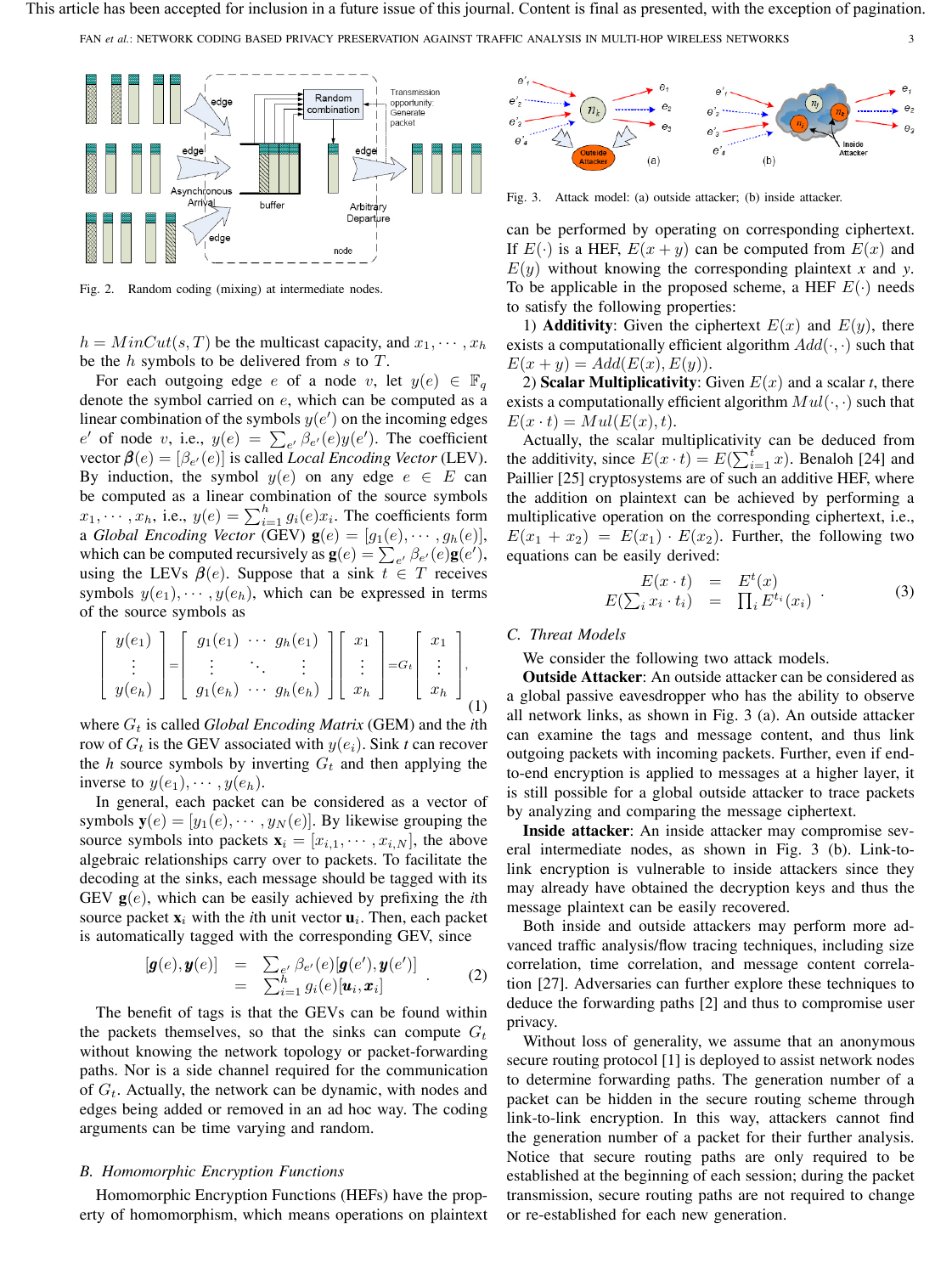4 IEEE TRANSACTIONS ON WIRELESS COMMUNICATIONS, ACCEPTED FOR PUBLICATION This article has been accepted for inclusion in a future issue of this journal. Content is final as presented, with the exception of pagination.



Fig. 4. Homomorphic encryption on packet tags.

### III. NETWORK CODING BASED PRIVACY-PRESERVING SCHEME FOR MWNS

In this section, we propose a novel network coding based privacy-preserving scheme for MWNs, followed by theoretical analysis on the invertibility of GEMs.

#### *A. The Proposed Privacy-Preserving Scheme*

Though providing an intrinsic mixing mechanism, the original network coding cannot provide privacy guarantee due to explicit GEVs, since an adversary can recover the original messages as long as enough packets are collected. Link-tolink encryption is vulnerable to inside attackers since they may already have compromised several intermediate nodes and obtained the secret keys. An intuitive way to resolve this issue is to keep GEVs confidential to intermediate nodes by encrypting the GEVs in an end-to-end manner, which can prevent compromised intermediate nodes from analyzing GEVs or recovering the original messages. Such an intuitive approach, however, cannot prevent the adversaries from tracking the message ciphertext since the "mixing" feature of network coding may be disabled by the end-to-end encryption.

To address this issue, we employ the Paillier cryptosystem [25] as the HEF to apply encryption to GEVs, since protecting GEVs is generally sufficient to ensure confidentiality network coded message content [26]. HEF can not only keep the confidentiality of GEVs, but also enable intermediate nodes to efficiently mix the coded messages. In the Paillier cryptosystem, given a message *m* and the public key (*n, g*), the encryption function can be described as  $E(m) = g^m \cdot r^n (mod \; n^2)$ , where r is a random factor.  $E(m)$  satisfies the homomorphic property:  $E(m_1) \cdot E(m_2) =$  $q^{m_1+m_2} \cdot (r_1r_2)^n (mod\ n^2) = E(m_1+m_2).$ 

With HEFs, intermediate nodes are allowed to directly perform linear coding/mixing operations on the coded messages and encrypted tags, as shown in Fig. 4. In other words, due to the homomorphism of the HEF, one can achieve linear network coding by operating on encoded messages and encrypted GEVs, without knowing the decryption keys or performing the decryption operations.

The proposed scheme consists of three phases: source encoding, intermediate recoding, and sink decoding. Without loss of generality, we assume that each sink acquires two keys, the encryption key *ek* and the decryption key *dk*, from an offline Trust Authority (TA). For supporting multicast, a group of sinks are required to obtain from the TA or negotiate the key pair in advance [28]. Then, the encryption key is published and the decryption key is kept secret.



Fig. 5. Packet tagging before source encoding.

**Source Encoding**: Consider that a source has h messages, say  $x_1, \dots, x_h$ , to be sent out. The source first prefixes h unit vectors to the  $h$  messages, respectively, as illustrated in Fig. 5. After tagging, the source can choose a random LEV and perform linear encoding on these messages. Then, a LEV can produce an encoded message with the GEV (which is equal to the LEV temporarily) tagged.

To offer confidentiality for the tags, homomorphic encryption operations are applied as follows:

$$
c_i(e) = E_{ek}(g_i(e)), (1 \le i \le h) \n\mathbf{c}(e) = [c_1(e), c_2(e), \cdots, c_h(e)]
$$
\n(4)

where the notation *ek* denotes the encryption key. Notice that we adopt the strategy of applying HEF to GEVs after (instead of before) linear encoding, which will be discussed in Section IV from the perspective of both security and performance.

**Intermediate Recoding**: After receiving a number of packets of the same generation, an intermediate node can perform random linear coding on these packets. To generate an outgoing packet, firstly, a random LEV  $[\beta_1, \cdots, \beta_h]$  is chosen independently; then, a linear combination of message content of the incoming packets is computed as the message content of the outgoing packet, as shown in Fig. 2.

Since the tags of the *h* incoming packets are in ciphertext format, and an intermediate node has no knowledge of the corresponding decryption keys, it is difficult for the intermediate node to perform functions such as earliest decoding to get the original message content. However, due to the homomorphism of the encryption function, a linear transformation can be directly performed on the encrypted tags of the incoming packets to generate a new tag for the outgoing packet, namely,

$$
g(e) = \sum_{i=1}^{h} \beta_i(e)g(e'_i).
$$
 (5)

The GEV of a new outgoing packet can be calculated according to Eq. (5). By utilizing the homomorphic characteristic of the encryption on GEVs, the ciphertext of the new GEVs for outgoing packets can be calculated as follows:

$$
E_{ek}(g(e)) = E_{ek}(\sum_{i=1}^{h} \beta_i(e)g(e'_i))
$$
  
= 
$$
\prod_{i=1}^{h} E_{ek}(\beta_i(e)g(e'_i))
$$
  
= 
$$
\prod_{i=1}^{h} E_{ek}^{\beta_i(e)}(g(e'_i))
$$
 (6)

The ciphertext of new GEVs can be computed from the ciphertext of GEVs of incoming packets without the knowledge of the decryption key. Finally, the ciphertext of a new GEV is prefixed to the corresponding message content to form a new outgoing packet, which is sent out to downstream nodes.

**Sink Decoding**: After receiving a packet, the sink first decrypts the packet tag using the corresponding decryption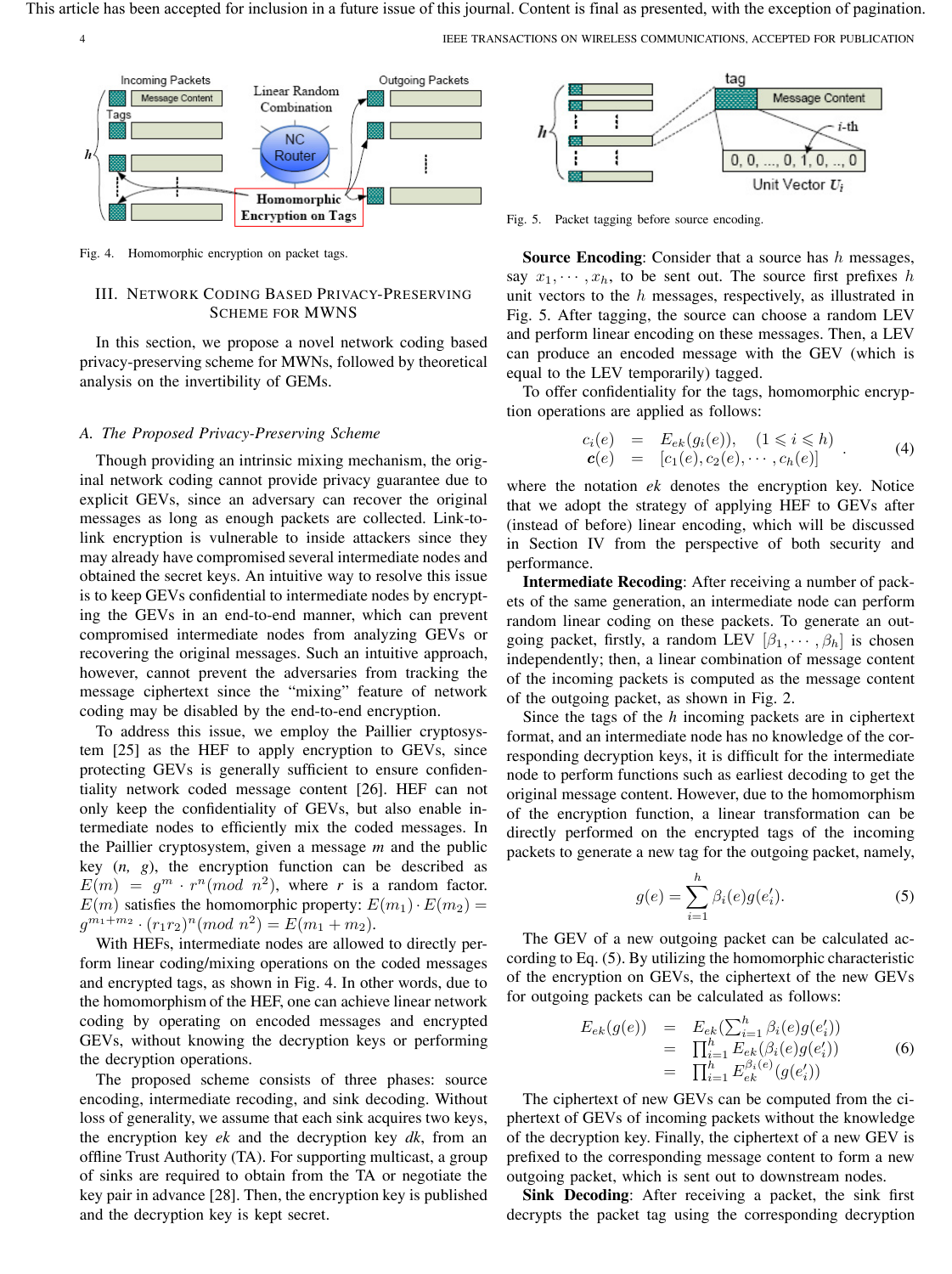FAN et al.: NETWORK CODING BASED PRIVACY PRESERVATION AGAINST TRAFFIC ANALYSIS IN MULTI-HOP WIRELESS NETWORKS 5

key *dk*.

$$
g_i(e) = D_{dk}(c_i(e)) (1 \le i \le h) \n\mathbf{g}(e) = [g_1(e), g_2(e), \cdots, g_h(e)]
$$
\n(7)

Once enough packets are received, a sink can decode the packets to get the original messages. Then, the sink derives the decoding vector, which is the inverse of the GEM, as shown in the following equations.

$$
\boldsymbol{G} = [\boldsymbol{g}(e_1), \boldsymbol{g}(e_2), \cdots, \boldsymbol{g}(e_h)]^T
$$
(8)

Finally, the sink can use the inverse to recover the original messages, shown as follows.

$$
\begin{bmatrix} x_1 \\ \vdots \\ x_h \end{bmatrix} = G^{-1} \begin{bmatrix} y(e_1) \\ \vdots \\ y(e_h) \end{bmatrix}
$$
 (9)

For random network coding, a key issue is the invertibility of a GEM. We discuss in detail the invertibility of a GEM as follows.

#### *B. Invertibility of a GEM*

Let GEM *A* be comprised of *h* GEVs with *h* elements in each GEV. |A| and  $A^*$  are the determinant and the adjoint of the matrix  $A$ , respectively. According to the theory of linear algebra, finding the inverse of a square matrix  $\vec{A}$  is equivalent to solving the corresponding system of linear equation with being the coefficient matrix. Gaussian elimination can be applied to solve a system of linear congruence equations. Due to the homomorphism of the modulo congruence in terms of the addition, subtraction, and multiplication operations, a system of linear congruence equations can be separated into several single equations with one unknown in each equation as follows:

$$
|A|x_i = \sum_{j=1}^{h} (-1)^{i+j} y_j M_{ij} \ (mod \ n)
$$
 (10)

A system of linear congruence equations is solvable if and only if every independent equation is solvable. The difference between solving a system of linear equations and solving a system of linear congruence equations lies in finding the inverse of ∣∣ modulo *n*. In order to further discuss the solutions, we formulate the linear congruence equations as follows:

$$
|A|x_i = |\tilde{A}_i|(mod\ n) \quad (i = 1, \cdots, h), \tag{11}
$$

where  $|\tilde{A}_i| = \sum_{j=1}^h (-1)^{i+j} y_j M_{ij}$  (mod n).

**Theorem 1**: A system of linear congruence equations has a unique solution only if  $|A| \neq 0$ .

*Proof*: See Appendix A.

However, this condition is not sufficient for a system of linear congruence equations to have a unique solution, because a solution for  $|A|x_i| = |A_i|$  does not imply a corresponding solution for  $|A|x_i = |A_i| \pmod{n}$ .

*Theorem 2*: A system of linear congruence equations has  $d^h$  solutions if:

$$
\begin{cases} |A| \neq 0 \\ |\tilde{A}_i| \equiv 0 \ (mod \ d) \quad (i = 1, 2, \cdots, h) \end{cases} (12)
$$

where  $d = \gcd(|A|, n)$ .

*Proof*: See Appendix B.

*Corollary 1*: A system of linear congruence equations has a unique solution if and only if:

$$
\begin{cases} |A| \neq 0\\ \gcd(|A|, n) = 1 \end{cases}
$$
\n(13)

and  $x_i = |A|^{-1}|\tilde{A}_i| \pmod{n} \quad (i = 1, 2, \cdots, h).$ 

*Proof*: See Appendix C.

**Theorem 2** and **Corollary 1** indicate that a solvable system of linear congruence equations does not imply the invertibility of the corresponding coefficient matrix. A stronger condition, i.e.,  $gcd(|A|, n) = 1$ , is required for the invertibility of a coefficient matrix A modulo *n*. The above theorems and corollary generally hold whether *n* takes the value of a prime number *q* or the product of two prime numbers *p* and *q*. In section V, we will further give a quantitative analysis on the invertible probability of a coefficient matrix.

## IV. SECURITY ANALYSIS

The proposed scheme can provide privacy preservation by means of resisting traffic analysis/flow tracing attacks such as size correlation, time correlation, and message content correlation. Size correlation can be naturally prevented since each message is trimmed to be of the same length in network coding based schemes. Time correlation can be effectively resisted by the inherent buffering technique [18] of network coding. Let the time length of buffering periods be  $T<sub>b</sub>$  and the average arrival rate of coded packets be  $\lambda$ . The time correlation attack can succeed only when exactly one packet arrives in the buffering period  $T<sub>b</sub>$ , since zero packets make the attack meaningless and more than one packet can induce the "mixing" operation, making time correlation useless. If coded packets arrive following the Poisson distribution, the probability of a successful time correlation attack can be given as follows:

$$
Pr(1, \lambda \cdot T_b) = \lambda \cdot T_b \cdot e^{-\lambda \cdot T_b}.
$$
 (14)

From Eq. (14), it can be seen that the probability decreases exponentially with the time period  $T<sub>b</sub>$ . On the other hand, the transmission delay increases linearly with the time period  $T_b$ . In practice, we can adaptively adjust parameter  $T<sub>b</sub>$  according to the security and delay requirements.

**Message content correlation** can be resisted by the "mixing" feature of network coding. With the assistance of HEF, GEVs are kept confidential to eavesdroppers, making it difficult for adversaries to perform linear analysis on GEVs. In addition, HEF keeps the random coding feature, making the linear analysis on message content almost computationally impossible. Let the number of intercepted packets be  $w$ . The computational complexity for attackers to examine if a packet is a linear combination of h messages is  $O(h^3 + h \cdot l)$  in terms of multiplication, where  $l$  is the length of message content in terms of symbols. Thus, the computational complexity to analyze the intercepted w packets is  $\mathbf{O}(C_w^h(h^3 + h \cdot l)),$ which increases exponentially with w, as shown in Fig. 6. It can be seen that, compared with the previous network coding schemes, the proposed scheme significantly enhances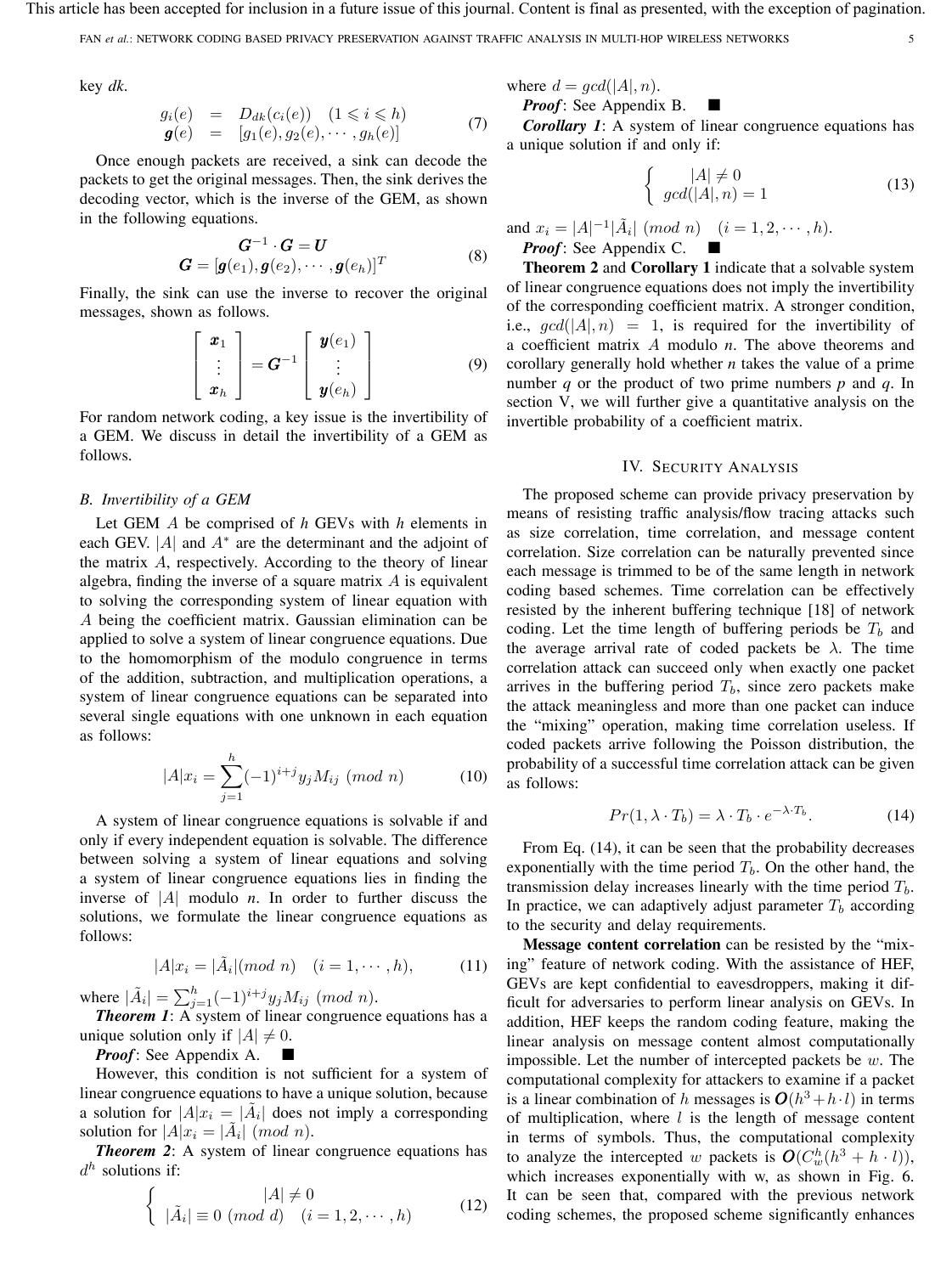

Fig. 6. Privacy enhancement in terms of the order of computational complexity (h=5, l=200).

privacy preservation in terms of computational complexity, which makes the traffic analysis attacks almost impossible.

In the source encoding phase, we apply HEFs to GEVs after (instead of before) linear encoding. From security perspective, this choice is more secure since independent random factors can be chosen for each encryption operation, and these random factors can bring more randomness to the ciphertext of GEVs and make content correlation more difficult. From performance perspective, it is argued that source encoding may be more lightweight if HEFs are applied before linear coding and independent random factors are only chosen for different GEV elements. This argument is not proper since, for each new GEV element, linear coding after encryption requires averagely about h exponentiations and  $h - 1$  multiplications, which are computationally much more expensive than those of linear coding before encryption (which requires 2 exponentiations and 1 multiplication).

#### V. PERFORMANCE EVALUATION AND OPTIMIZATION

In this section, we evaluate the performance of the proposed scheme in terms of invertible probability and computational overhead. A performance optimization framework is also developed to minimize the statistical computational overhead.

#### *A. Invertible Probability*

Let each element of a LEV be randomly chosen from a field  $\mathbb{F}_q$ . The following two theorems hold.

*Theorem 3*: For a Local Encoding Matrix (LEM), which is comprised of  $h$  LEVs with  $h$  elements in each LEV and each element is from the finite field  $\mathbb{F}_q$ , the invertible probability of a GEM (also with h vectors) is degraded by  $s_q = \prod_{i=1}^h (1$  $q^{-i}$ ).

## *Proof*: See Appendix D.

*Corollary 2*: The invertibility factor  $s_q$  of an  $h \times h$  LEM can be approximated to  $1 - q^{-1} - q^{-2}$  when  $h \ge 4$ , and the error of this approximation is within the magnitude of  $O(q^{-5})$ .

This corollary can be easily proven by expanding the multiplication of the polynomials. This corollary gives two



Fig. 7. Invertible probability vs. field size (theoretical analysis).

important implications. Firstly, in practical network coding, the min-cut capacity  $h$  is much larger than the condition in *corollary 2* and, thus, this corollary can be safely used. Secondly, the field size  $q$  is relatively a large number. Therefore, an amount in the magnitude  $O(q^{-5})$  is very small and can be omitted. Based on *Theorem 3* and *Corollary 2*, the invertible probability of a GEM can be easily calculated. For a network coding system with a min-cut capacity  $h(h \geq 4)$ , the invertible probability can be approximated as  $(1-q^{-1}-q^{-2})^t$ , where q is the field size and  $t$  is the total coding time from the source to sinks. In practical network coding, since  $q$  is a relatively large prime number, the above invertible probability can be further approximated to  $1 - tq^{-1}$ .

Theorem 3 does not apply to the Paillier cryptosystem, since elements in the cryptosystem are chosen from a ring (another algebraic structure), where and p, q are two prime numbers.

*Theorem 3* does not apply to the Paillier cryptosystem, since elements in the cryptosystem are chosen from a ring  $\mathbb{R}_n$ (another algebraic structure), where  $n = pq$  and p, q are two prime numbers.

*Theorem 4*: For a LEM (comprised of h LEVs), where the elements are randomly chosen from a ring  $\mathbb{R}_n(n = pq)$ , the invertible probability of a GEM (also with  $h$  vectors) is degraded by  $s_p + s_q - s_n$ .

*Proof*: See Appendix E.

If  $|p| \approx |q|$ , the integral invertibility factor can be approximately reduced to  $1 - p^{-1} - q^{-1}$ , with the error confined in  $O(p^{-2} + q^{-2})$ . If a session performs totally t times of random coding, the invertible probability of GEVs at sinks can be approximately reduced to  $1 - t(p^{-1} + q^{-1})$ . It can be seen that the invertible probability is dependent on the random coding times, instead of the number of sinks.

We compare the analytical results of the invertible probability from the proposed scheme with those from the random coding schemes in [10] and [12], as shown in Fig. 7. It can be seen that the proposed scheme can maintain a very high invertible probability, which is similar to those of the random coding schemes; in addition, the proposed scheme can offer further privacy enhancement, which is very critical in practical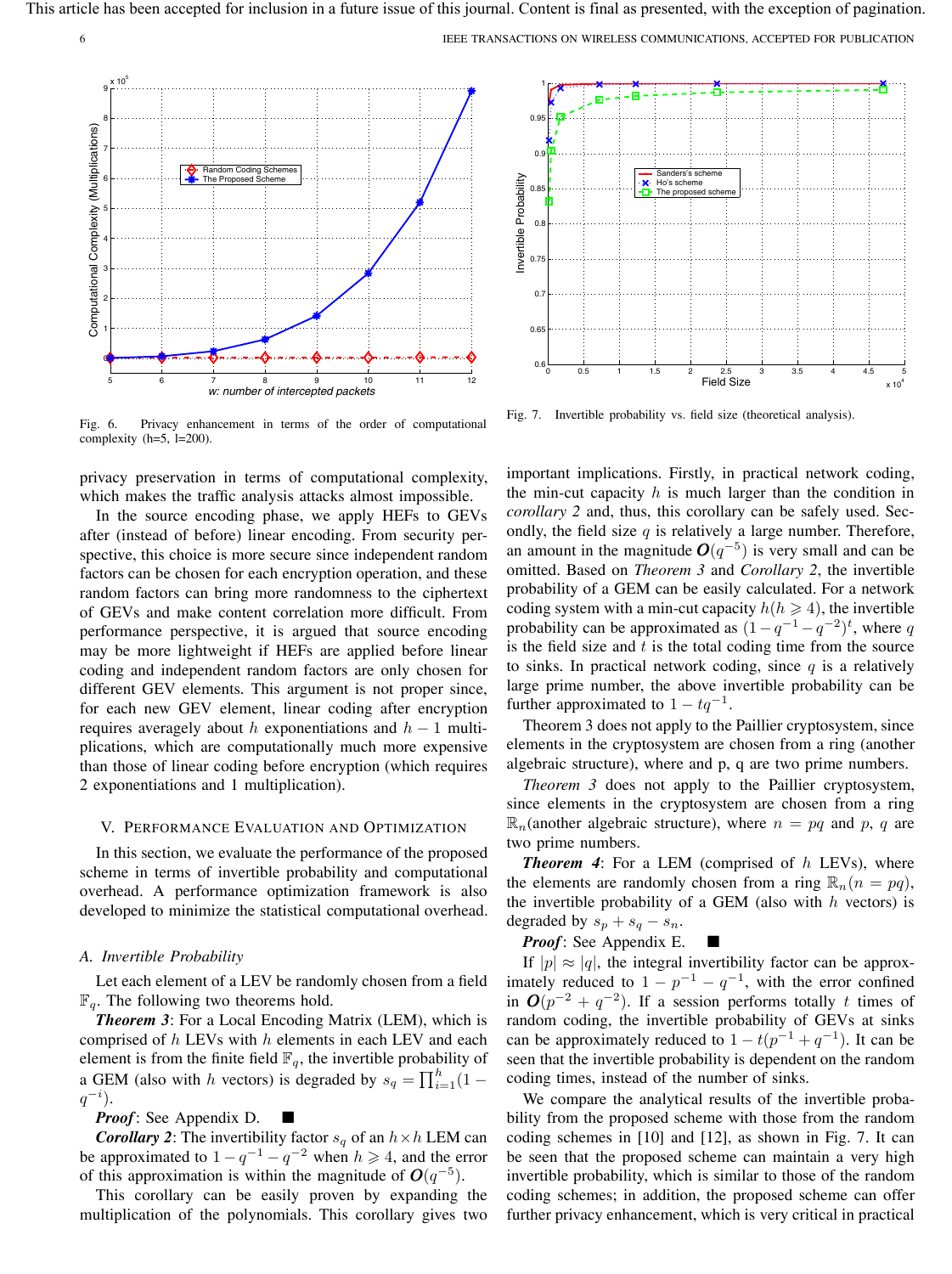FAN *et al.*: NETWORK CODING BASED PRIVACY PRESERVATION AGAINST TRAFFIC ANALYSIS IN MULTI-HOP WIRELESS NETWORKS 7



Fig. 8. Invertible probability vs. total times of random coding (p=241, q=251).

applications. Fig. 8 shows the analytical and simulation results of invertible probability versus random coding times. It can be seen that the invertible probability decreases with the increase of the random coding times. Furthermore, both the simulation and the analytical results match very well, which indicates the validity of the performance analysis.

#### *B. Computational Overhead*

The computational overhead of the proposed scheme can be investigated respectively from three aspects: source encoding, intermediate recoding, and sink decoding. Since the computational overhead of the proposed scheme is closely related to the specific homomorphic encryption algorithm, in the following analysis, we will take the Paillier cryptosystem as the encryption method when necessary. Note that the computational overhead is counted independent of the underlying network coding framework.

**Source Encoding Overhead**: Consider h GEVs with h elements in each GEV, which form an  $h \times h$  GEM. After source encoding, every element in the GEM is encrypted one by one. Thus, the computational overhead is  $O(h^2)$  in terms of encryption operations. Every encryption operation requires 2 exponentiations, 1 multiplication, and 1 modulus operation in the Paillier cryptosystem. Therefore, the computational complexity is  $O(h^2 \cdot \log n)$  in terms of multiplication operations.

**Intermediate Recoding Overhead**: In intermediate nodes, linear transformation on the elements of GEVs can be performed only by manipulating the ciphertext of these elements because intermediate nodes have no knowledge of decryption keys. According to Eq. (6), the computational complexity of producing one element in new GEVs is  $h$  exponentiations and  $h-1$  multiplications on the ciphertext, which is  $O(h \cdot \log n)$ in terms of multiplications together. Thus, the computational complexity is  $O(h^2 \cdot \log n)$  for a GEV and  $O(h^3 \cdot \log n)$  for a GEM with  $h$  GEVs in terms of multiplication.

**Sink Decoding Overhead**: After receiving an encoded message, a sink can decrypt the elements in the GEV. According to the Paillier cryptosystem, decrypting an element requires 1 exponentiation, 1 multiplication, and 1 division operation. Therefore, the computational complexity of decrypting a GEV is  $O(h \cdot \log n)$  in terms of multiplication operations. Thus, for a whole GEM with  $h$  GEVs, the computational overhead is  $O(h^2 \cdot \log n)$  in terms of multiplication.

#### *C. Communication Overhead*

Let  $h$  messages be generated, and each message is of length  $l$  bits. For source encoding, each message is prefixed with  $h$ codewords from a ring of size  $n$ . Considering the ciphertext expansion of the Paillier cryptosystem, we can calculate the communication overhead as  $2h \cdot \log n/l$ .

## *D. Performance Optimization*

As described in the previous subsections, the invertible probability and computational overhead of the proposed scheme are  $1 - t(p^{-1} + q^{-1})$  and  $O(h^3 \cdot \log n)$ , respectively. Thus, the statistical computational overhead for a GEM can be expressed in terms of multiplications as follows:

$$
CO = \frac{h^3 \cdot \log n}{1 - t(p^{-1} + q^{-1})}
$$
 (15)

From Eq. (15), we can see that the computational overhead of the proposed scheme is a monotonically increasing function of  $h$ , i.e., the length of a GEV, for any given  $n$  and  $t$ . As discussed in Section IV, the security of the proposed scheme is also monotonically increasing with the increase of *. Thus, a* tradeoff between the security and the computational overhead should be considered in practical deployment. A typical way to deal with this tradeoff is to set the security requirements first and then choose the minimum  $h$  to meet the requirements. In this way, the minimum computational overhead can be achieved.

On the other hand, noticing that  $n = pq$  and  $|p| \approx |q|$ , we can approximate Eq. (15) for any given  $h$  and formulate it as the following optimization problem:

Minimize 
$$
g(n,t) = \frac{\log n}{1 - 2t/\sqrt{n}}
$$
  
subject to:  $n \ge 4$ , n is an integer,  
where  $t \ge 1$ , t is an integer. (16)

By solving the ordinary differential equation  $\frac{\partial g}{\partial n} = 0$ , we have:  $n_1 = 4t^2LambertW^2(-(2e \cdot t)^{-1})$  and  $n_2 =$  $4t^2LambertW^2((2e \cdot t)^{-1})$ . Since the *Lambert-W* function has infinite branches in the complex plane, we only consider the branches which have real-valued solutions with real arguments. In addition, since  $t \geq 1$  (*t* is the total coding time) and the *Lambert-W* function is single-valued in the real plane for a positive argument, we can determine that  $n_2 < 4t^2 \cdot ((2e \cdot t)^{-1})^2 = e^{-2}$ , which is in conflict with the condition  $n \geqslant 4$ . Thus,  $n_2$  can be excluded for further consideration.

 $n_1$  is double-valued in the real plane since the argument of the function  $LambertW(x), x = -(2e \cdot t)^{-1}$ , is in the region of  $(-1/e, 0)$ . We denote the double-valued results as

$$
n_1(k,t) = 4t^2Lambert W^2(k, \frac{-1}{2e \cdot t}), \ k = -1, 0, \quad (17)
$$

where  $k$  can be any integer in the complex plane. For a realvalued solution of  $n_1$ ,  $k$  can only be 0 and -1. Similarly, we can determine that  $n_1(0, t) < n_1(0, t)|_{t=1} = 0.215$  and this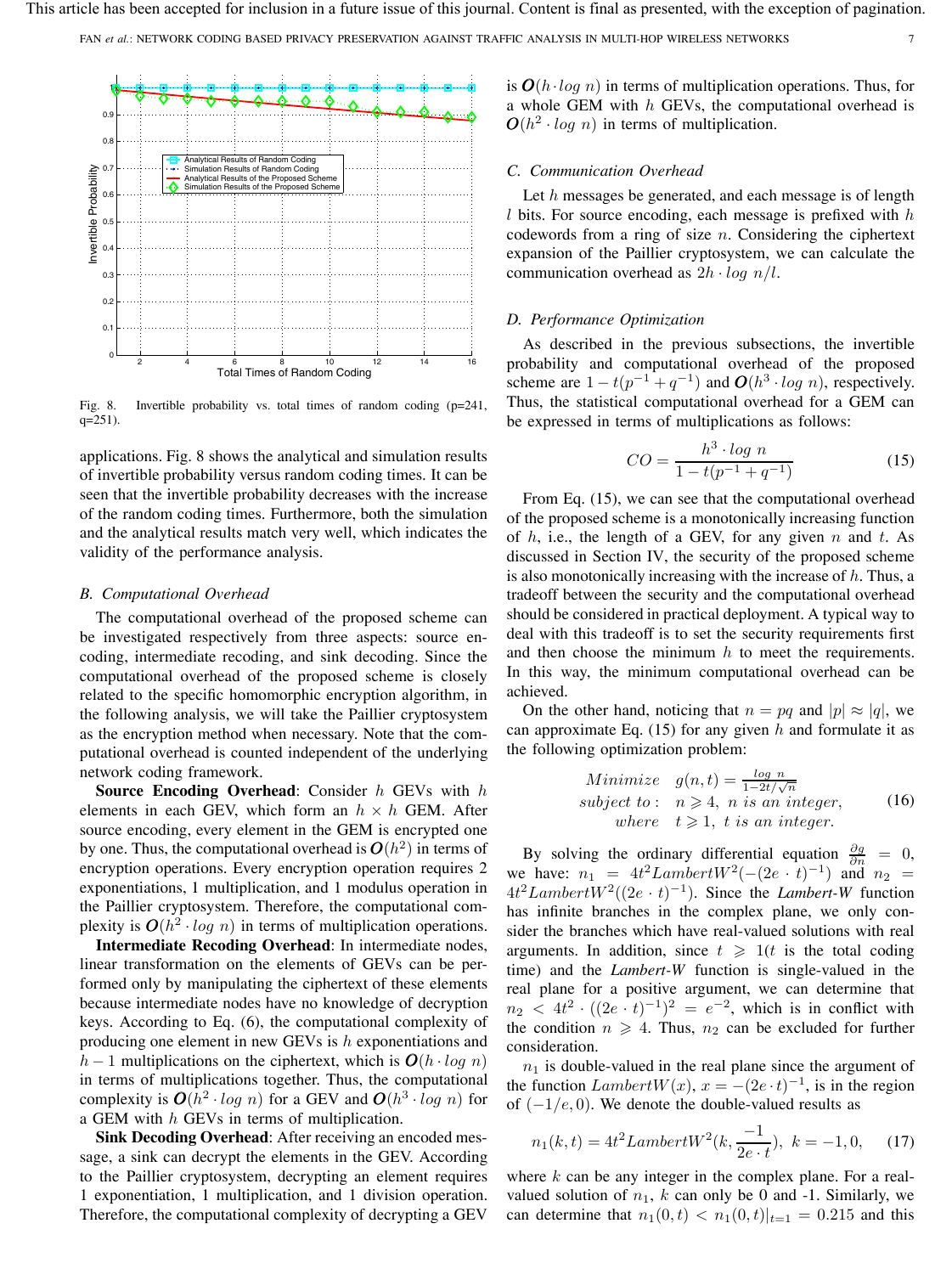

Fig. 9. Computational overhead vs. size of algebraic structure (t=5).

principal value is not in accord with the prescribed condition  $n \geq 4$ . Finally, we can determine that the result  $n_1(-1, t)$ is the point where the objective function  $g(n, t)$  achieves its minimum for any given parameter t. For example, given  $t = 5$ , we can get three real-valued results as follows:  $n_1(-1, 5) =$ 2390.936,  $n_1(0, 5) = 0.146$ , and  $n_2(0, 5) = 0.126$ , where only  $n_1(-1, 5)$  meets the prescribed condition  $n \geq 4$ . Fig. 9 shows the analytical results of the statistical computational overhead versus the size of algebraic structure. After obtaining the minimum point, we can find the closest positive integer  $n$ which is the product of two primes p and q, i.e.,  $n = pq$ . The integer  $n$  can then be substituted into Eq. (15) to achieve the minimum computational overhead.

#### VI. RELATED WORK

Several privacy-preserving schemes have been proposed, and they can be classified into three categories: proxy-based, mix-based, and onion-based. Proxy-based schemes include Crowds [3] and Hordes [4]. The common characteristic of these schemes is to employ one or more network nodes to issue service requests on behalf of the originator. In Crowds, for example, servers and even crowd members cannot distinguish the originator of a service request, since it is equally likely originating from any member of the crowd. Chaum's mix based schemes include MorphMix [5] and Mixminion [6]. These schemes commonly apply techniques such as shaping, which divides messages into a number of fixed-sized chunks, and mixing, which caches incoming messages and then forwards them in a randomized order. These two techniques can be used to prevent attacks such as size correlation and time correlation. Onion-based schemes include Onion Routing [7] and Onion Ring [8]. The common feature of these schemes is to chain onion routers together to forward messages hop by hop to the intended recipient. Therefore, every intermediate onion router knows only about the router directly in front of and behind itself, respectively, which can protect user privacy if one or even several intermediate onion routers are compromised.

Network coding has privacy-preserving features, such as shaping, buffering, and mixing. However, network coding suffers from two primary types of attacks, *pollution attacks* [29]

and *entropy attacks* [30]. *Pollution attacks* can be launched by untrusted nodes or adversaries through injecting faked messages or modifying authentic messages, which are fatal to the whole network due to the rapid propagation of pollution. In *entropy attacks*, adversaries forge non-innovative packets that are linear combinations of "stale" ones, thus reducing the overall network throughput. The vulnerabilities of inter/intraflow network coding frameworks are identified, and general guidelines are provided to achieve the security objectives of network coding systems in [31].

To secure network coding, some solutions have been proposed and they can be classified into two categories according to different theoretical bases. Information-theory based schemes [15] can detect or filter out polluted messages at sinks. A new network coding security model and a construction of secure linear network codes are proposed in [32]. Distributed polynomial-time rate-optimal network codes [33] are introduced against Byzantine adversaries with different attacking capabilities. Cryptography-based solutions include homomorphic hashing [30], homomorphic signatures [29], and secure random checksum [30]. These solutions either require an extra secure channel [30], or incur high computation overhead [29]. Another secure network coding scheme based on hash functions are proposed in [34].

In summary, existing studies on secure network coding mainly focus on detecting or filtering out polluted messages [29]. Little attention has been paid to the privacy issues, especially to protect the encoded messages from tracking or traffic analysis.

## VII. CONCLUSIONS

In this paper, we have proposed an efficient network coding based privacy-preserving scheme against traffic analysis and flow tracing in multi-hop wireless networks. With the lightweight homomorphic encryption on Global Encoding Vectors (GEVs), the proposed scheme offers two significant privacypreserving features, packet flow untraceability and message content confidentiality, which can efficiently thwart traffic analysis/flow tracing attacks. Moreover, with homomorphic encryption, the proposed scheme keeps the essence of random linear network coding, and each sink can recover the source messages by inverting the GEVs with a very high probability. The quantitative analysis and simulative evaluation on privacy enhancement and computational overhead demonstrate the effectiveness and efficiency of the proposed scheme. In our future work, we will further improve the privacy preservation of the proposed scheme to achieve event source unobservability by employing dummy messages.

## APPENDIX A PROOF OF THEOREM 1

*Proof*: From the theory of modulo congruence, for  $n > 1$ , the mapping  $\mathcal{F} : \mathbb{Z} \mapsto \mathbb{Z}_n$  is a homomorphic mapping in terms of the addition, subtraction, and multiplication operations. Therefore, for each solution to  $|A|x_i| = |A_i| \pmod{n}$ , there must be one or more solutions to  $|A|x_i| = |A_i| + k \cdot n \ (k \in \mathbb{Z}).$ 

According to the theory of linear algebra, the necessary and sufficient conditions for  $|A|x_i = |\tilde{A}_i| + k \cdot n \ (k \in \mathbb{Z})$  to have a unique solution is  $|A| \neq 0$ . Thus, the necessary condition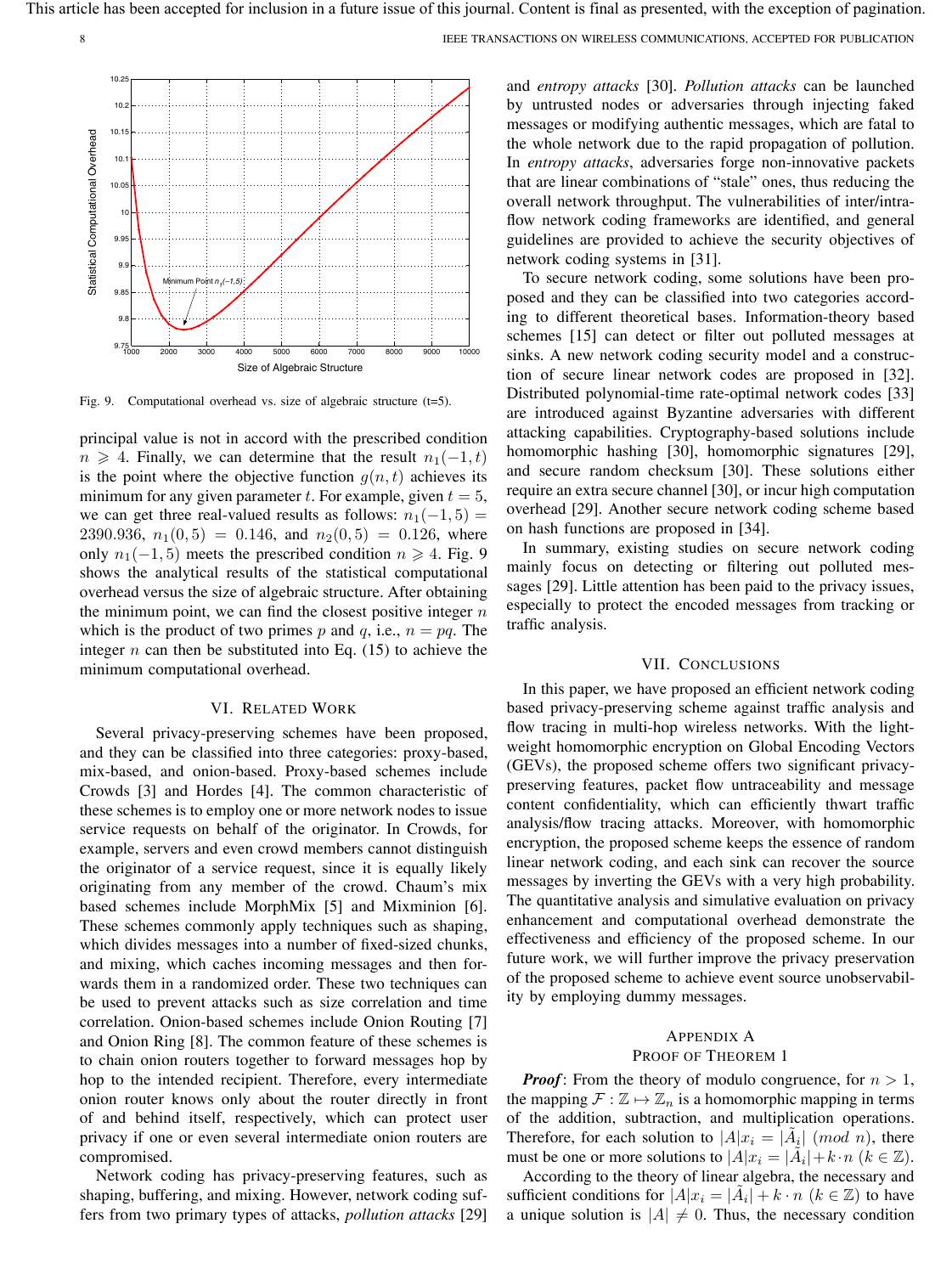FAN et al.: NETWORK CODING BASED PRIVACY PRESERVATION AGAINST TRAFFIC ANALYSIS IN MULTI-HOP WIRELESS NETWORKS

for a system of linear congruence equations to have a unique solution is  $|A| \neq 0$ .

#### APPENDIX B PROOF OF THEOREM 2

*Proof*: According to **Theorem 1**,  $|A| \neq 0$  is a necessary condition for a system of linear congruence equations to have a unique solution. Therefore, the original system of linear congruence equations can be transformed to  $|A|x_i|$  $|\tilde{A}_i| \pmod{n}$   $(i = 1, 2, \dots, h)$  by only applying addition and multiplication operations, which are preserved by the homomorphic mapping  $\mathcal{F} : \mathbb{Z} \mapsto \mathbb{Z}_n$ .

In equations  $|A|x_i| = |\tilde{A}_i| \pmod{n}$ , variables  $x_i$  (i =  $1, 2, \dots, h$  can be solved independently by employing the theory of linear congruence equations. A linear congruence equation  $ax = b \pmod{n}$  is solvable if and only if the congruence  $b = 0 \pmod{d}$  with  $d = \gcd(a, n)$  is solvable, where  $gcd(a, n)$  is the greatest common divisor of a and n. Let one solution of the linear congruence equation be  $x_0 < n/d$ . Then, the solutions are  $x = x_0$ ,  $x_0 + n/d$ ,  $\cdots$ ,  $x_0 + (d-1)n/d$ . If  $d = 1$ , there is only one unique solution which is less than  $n.$  According to the theory of linear congruence equations, if  $|A_i| \equiv 0 \pmod{d}$   $(i = 1, 2, \dots, h)$ , every equation  $|A|x_i| = |\tilde{A}_i| \pmod{n}$  has d solutions. The solutions to a system of linear congruence equations are the combinations of these independent solutions. The combination number is  $d^h$ .

## APPENDIX C

## PROOF OF COROLLARY 1

*Proof*: From **Theorem 2**, if  $d = gcd(|A|, n) = 1$ , a system of linear congruence equations has  $d^h = 1$  solution, which is the unique solution to the system. In addition, according to the congruence theory, when  $qcd(|A|, n)=1$ , the modular inverse of the integer |A|, which is denoted as  $|A|^{-1}$ , can be calculated using the extended Euclidean algorithm. The result satisfies the following equation:  $|A|^{-1}|A| = 1 \pmod{n}$ . The unique solution to a system of linear congruence equations is  $x_i = |A|^{-1}|\tilde{A}_i| \pmod{n}$   $(i = 1, 2, \dots, h)$ . The solution can also be expressed in a matrix form as  $|A|^{-1}|A|X = X =$  $|A|^{-1}A^*Y \pmod{n}.$ 

#### APPENDIX D

#### PROOF OF THEOREM 3

*Proof*: The invertibility factor of h LEVs depends only on the linear dependence of the  $h$  LEVs themselves. Firstly, the elements in the first LEV can be any combinations except for all zeros. Therefore, the invertibility factor of the first LEV is  $1 - q^{-h}$ . The second LEV should be linearly independent on the first one, where the all-zero vector is also excluded; thus, the invertibility factor of the second LEV is  $1 - q/q^h =$  $1 - q^{1-h}$ . The third LEV should be linearly independent on the former two; thus, the invertibility factor is  $1 - q^2/q^h =$  $1 - q^{2-h}$ . Similarly, for the remaining LEVs, the invertibility factors are  $1 - q^{3-h}$ ,  $1 - q^{4-h}$ ,  $\cdots$ ,  $1 - q^{-1}$ , respectively. Therefore, the overall invertibility factor of the whole LEM is the product of these individual factors:  $s_q = \prod_{i=1}^{h} (1 - q^{-i}).$ 

#### APPENDIX E PROOF OF THEOREM 4

*Proof*: The problem can be decomposed into two separate sub-problems in terms of the prime numbers  $p$  and  $q$ , respectively. As for the sub-problem in terms of  $p$ , there is a mapping from the original problem to the problem modulo  $p$ . According to **Theorem 3**, the invertibility factor is  $s_p = \prod_{i=1}^h (1 - p^{-i}).$ Similarly, the invertibility factor of the sub-problem in terms of q is  $s_q = \prod_{i=1}^h (1 - q^{-i})$ . The above two sub-problems have overlap, which occurs at these points where the number is congruent to zero modulo  $n$ . The invertibility factor related to the overlap area is  $s_n = \prod_{i=1}^h (1 - n^{-i})$ . According to the union principle of the set theory, the overall invertibility factor is:  $1 - ((1 - s_p) + (1 - s_q) - (1 - s_n)) = s_p + s_q - s_n$ .

#### **REFERENCES**

- [1] X. Lin, R. Lu, H. Zhu, P.-H. Ho, X. Shen, and Z. Cao, "ASRPAKE: an anonymous secure routing protocol with authenticated key exchange for wireless ad hoc networks," in *Proc. IEEE ICC'07*, pp. 1247-1253, 2007.
- [2] M. Shao, Y. Yang, S. Zhu, and G. Cao, "Towards statistically strong source anonymity for sensor networks," in *Proc. IEEE INFOCOM'08*, pp. 51-55, 2008.
- [3] M. K. Reiter and A. D. Rubin, "Crowds: anonymity for web transactions," *ACM Trans. Inf. and System Security*, vol. 1, no. 1, pp. 66-92, Nov. 1998.
- [4] C. Shields and B. N. Levine, "A protocol for anonymous communication over the Internet," in *Proc. ACM CCS'00*, pp. 33-42, 2000.
- [5] M. Rennhard and B. Plattner, "Introducing MorphMix: peer-to-peer based anonymous Internet usage with collusion detection," in *Proc. ACM Workshop on Privacy in the Electronic Society*, pp. 91-102, 2002.
- [6] G. Danezis, R. Dingledine, and N. Mathewson, "Mixminion: design of a type III anonymous remailer protocol," in *Proc. IEEE Symposium on Security and Privacy*, pp. 2-15, May 2003.
- [7] D. Goldschlag, M. Reed, and P. Syverson, "Onion routing for anonymous and private Internet connections," *Commun. ACM*, vol. 42, no. 2, pp. 39-41, Feb. 1999.
- [8] X. Wu and N. Li, "Achieving privacy in mesh networks," in *Proc. ACM Workshop on Security of Ad Hoc and Sensor Networks (SASN'06)*, pp. 13-22, 2006.
- [9] R. Ahlswede, N. Cai, S.-Y. R. Li, and R. W. Yeung, "Network information flow," *IEEE Trans. Inf. Theory*, vol. 46, no. 4, pp. 1204-1216, July 2000.
- [10] T. Ho, M. Medard, R. Koetter, D. R. Karger, M. Effros, J. Shi, and B. Leong, "A random linear network coding approach to multicast," *IEEE Trans. Inf. Theory*, vol. 52, no. 10, pp. 4413-4430, 2006.
- [11] S.-Y. R. Li, R. W. Yeung, and C. Ning, "Linear network coding," *IEEE Trans. Inf. Theory*, vol. 49, no. 2, pp. 371-381, 2003.
- [12] P. Sanders, S. Egner, and L. Tolhuizen, "Polynomial time algorithms for network information flow," in *Proc. 15th ACM Symposium on Parallel Algorithms and Architectures (SPAA'03)*, pp. 286-294, 2003.
- [13] M. Wang and B. Li, "Network coding in live peer-to-peer streaming," *IEEE Trans. Multimedia*, vol. 9, no. 8, pp. 1554-1567, 2007.
- [14] E. Ayday, F. Delgosha, and F. Fekri, "Location-aware security services for wireless sensor networks using network coding," in *Proc. IEEE INFOCOM '07*, pp. 1226-1234, 2007.
- [15] K. Han, T. Ho, R. Koetter, M. Medard, and F. Zhao, "On network coding for security," in *Proc. IEEE MILCOM '07*, pp. 1-6, 2007.
- [16] Z. Li, B. Li, and L. C. Lau, "On achieving maximum multicast throughput in undirected networks," *IEEE Trans. Inf. Theory*, vol. 52, no. 6, pp. 2467-2485, June 2006.
- [17] Y. Wu, P. A. Chou, and S.-Y. Kung, "Minimum-energy multicast in mobile ad hoc networks using network coding," *IEEE Trans. Commun.*, vol. 53, no. 11, pp. 1906-1918, Nov. 2005.
- [18] P. A. Chou and Y. Wu, "Network coding for the Internet and wireless networks," *IEEE Signal Process. Mag.*, vol. 24, no. 5, pp. 77-85, Sep. 2007.
- [19] Q. Wang, K. Ren, W. Lou, and Y. Zhang, "Dependable and secure sensor data storage with dynamic integrity assurance," in *Proc. IEEE INFOCOM'09*, Rio de Janeiro, Brazil, Apr. 2009.